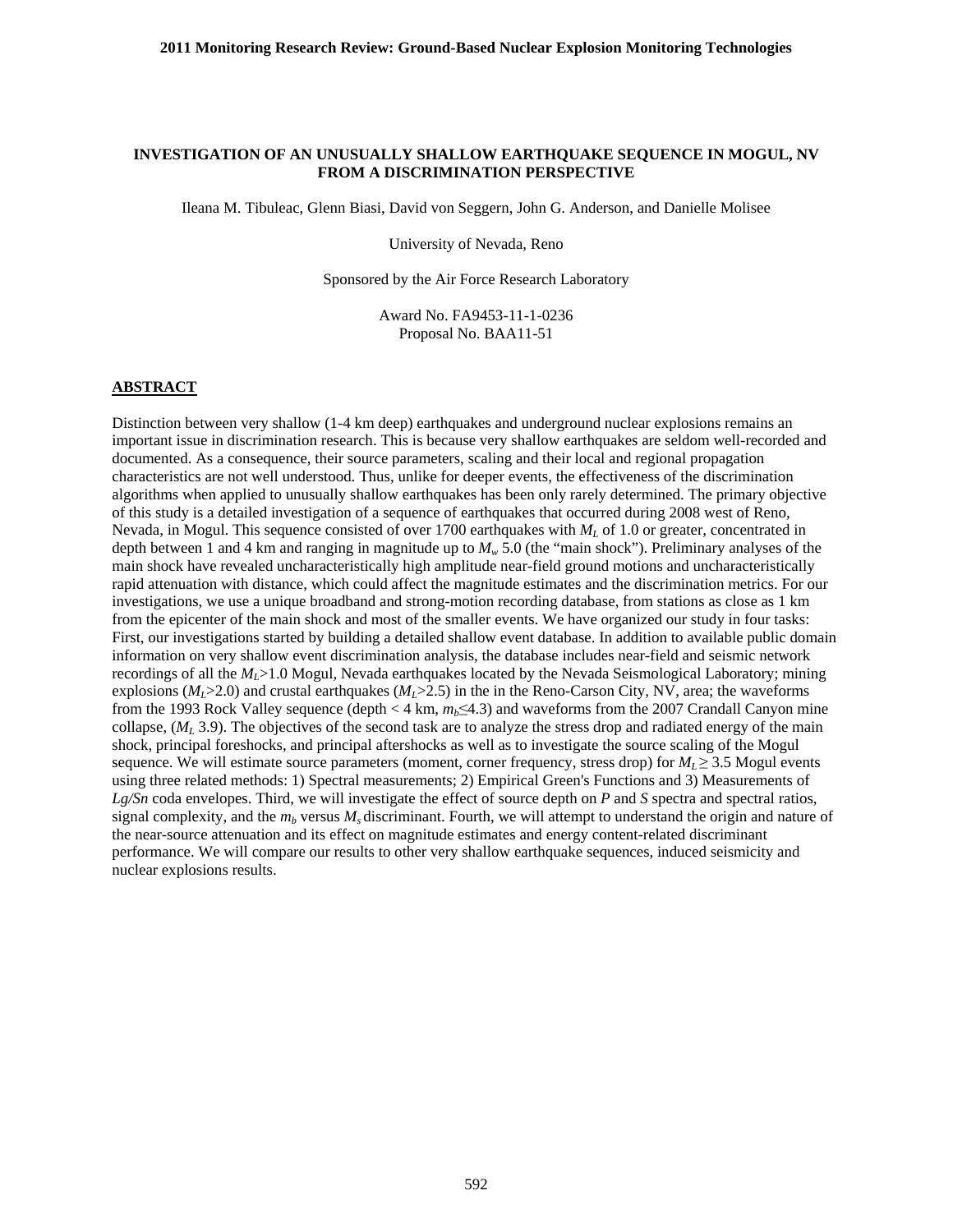# **OBJECTIVES**

The objective of our study is to investigate the effectiveness of discrimination algorithms when applied to an unusually shallow (1-4 km deep) sequence of well-documented earthquakes, which occurred 2008 in western Nevada. In addition, we are investigating source parameters, scaling and local and regional propagation characteristics of these earthquakes in comparison to other relevant shallow events.

## **RESEARCH ACCOMPLISHED**

An important aspect of nuclear explosion monitoring is event identification. Because earthquakes less than 4 km deep are rare, and their characteristics are poorly known, it is difficult to rule them out as suspect events. The earthquake sequence that occurred in 2008 west of Reno, Nevada, beneath the community of Mogul (Figure 1) was unusual for several reasons relevant to nuclear monitoring. First, events in this swarm were exceptionally shallow, with the bulk of the seismic activity taking place at depths of 1-4 km (Figure 2). Only few other sequences occurring above the 5 km deep upper limit of the "seismogenic zone" were observed in California (Fletcher et al., 1987; Frankel et al., 1986, Prejean and Ellsworth, 2001) and Nevada (Smith et al., 2006). Second, the protracted run-up provided time to instrument the epicentral area with temporary broadband and strong-motion stations, in advance of the largest events. These stations complimented the Nevada and California permanent seismic monitoring stations, and the high-quality broadband stations of the Earthscope Transportable Array network deployed in Nevada in 2008. Third, the main shock ( $M<sub>w</sub>$  5.0) had exceptional (Figures 3 and 4) source and attenuation characteristics (Anderson et al*.*, 2009). The Mogul sequence included 11 events with local magnitude 3.5 or greater, had swarm-like behavior and accelerating moment release leading up to the main shock.

The methods to distinguish between very shallow crustal earthquakes and underground nuclear explosions are not well developed, significantly because such well-instrumented, very shallow earthquakes are so rare. We plan to apply recognized discrimination algorithms to the larger earthquakes of the Mogul swarm and to compare the results to corresponding studies of explosions and to more typical crustal earthquakes. We seek to answer the question whether events from the unusually shallow Mogul earthquake sequence could have been positively identified as earthquakes using the tools available to the monitoring community.

We are currently within the first phase of a research program in which our investigations began by building a detailed shallow event database. In addition to available public domain information on very shallow event discrimination analysis, the database includes:

**1) All the** *ML***>1.0 shallow earthquakes located by the Nevada Seismological Laboratory (NSL) in Mogul, NV and the set of near-field recordings.** Regional and teleseismic records of the largest Mogul events are currently collected from Incorporated Research Institutions for Seismology (IRIS) and the Air Force Research Laboratory. This database (Figure 1) also includes earthquakes in the Mogul sequence located at more than 4 km depth. Nine earthquakes in the 2008 Mogul sequence  $(M<sub>L</sub> > 2.5)$  have been located at the Nevada Seismological Laboratory (NSL) at depths from 4 to 7 km.

The Mogul earthquakes increased in frequency and magnitude over a period of two months starting in February 2008, in a pattern consistent with accelerating moment release (Figure 2). Four  $M<sub>I</sub> > 3.0$  events occurred on April 15, 2008, followed by two  $M_L > 4$  events on April 24<sup>th</sup>, and the main shock on April 25<sup>th</sup> (23:40 local time, 4/26/2008 06:40 GMT; *ML* 4.7; *Mw* 5.0). Ultimately the swarm produced over 3500 events of *ML*> 0.6, of which eleven had magnitude  $M_L \geq 3.5$ . The swarm occurred at the edge of the Reno, NV permanent strong-motion network operated by the NSL in cooperation with the United States Geological Survey (USGS) Advanced National Seismic System (ANSS). The regional seismic network in western Nevada and eastern California, the Southern and Northern California Seismic Networks, and the Earthscope Transportable Array broadband network recorded the larger Mogul events to distances of several hundred kilometers. As the swarm escalated, the NSL installed a ten-station portable seismograph array in west Reno ( 4 km aperture). The portable seismographs, provided by the IRIS Rapid Array Mobilization Program (RAMP), were configured with collocated broadband sensors and force-balance accelerometers, recording at least 100 sps. Four were installed in the epicentral area by April  $9<sup>th</sup>$ , in time to record the largest foreshocks and the main shock (Figure 4). Six additional temporary stations were installed in the epicentral area in early May 2008, and they recorded until early August 2008. Of the 38 *ML* ≥ 3.0 earthquakes in the Mogul sequence, 32 were recorded with at least four stations in the epicentral area and one or more stations within one kilometer of the epicenter. The majority of the earthquakes in the sequence fell near to an approximately linear trend striking northwest. Focal mechanisms of several of the larger events, including the main shock, are all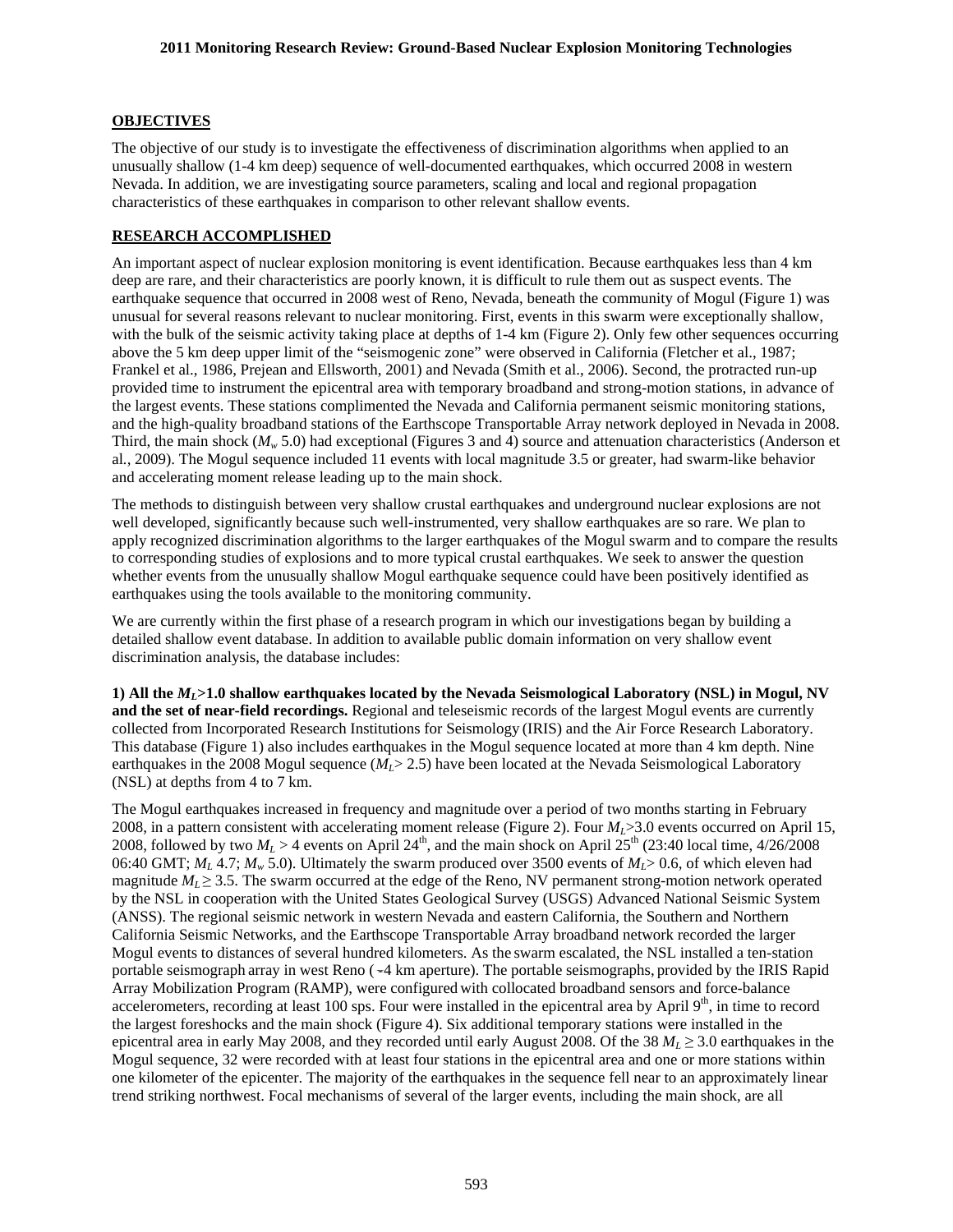### **2011 Monitoring Research Review: Ground-Based Nuclear Explosion Monitoring Technologies**

consistent with right-lateral motion on a northwest-striking structure. Some of the earthquakes occurred later in the sequence seemed to be consistent with a northeast-trending, south-dipping fault (Figure 1). No faults have been identified at the surface that might have accommodated the co-seismic slip. Nevertheless, from a regional perspective, the sequence appeared to contribute to the northwest motion of the Sierra Nevada, as a part of the Pacific-North America plate margin.

The importance of the unusually shallow Mogul sequence for discrimination studies can be seen in Figures 3 and 4. The Mogul mainshock exhibited unusual attenuation properties (Anderson *et al*., 2009). The observed near-field peak accelerations (Figure 3, left plot) were above average for an *Mw* 5.0 earthquake, up to two standard deviations above the median at station MOGL. The waveforms (Figure 4) showed that these accelerations are not due to isolated spikes, but in fact, reasonably reflected the ground motions. A possible explanation of these high accelerations was the shallow hypocentral depth of the main shock, estimated at a depth of 3.1 km beneath the surface (Ken Smith, pers. comm.). Near-field peak velocities (Figure 3, right plot) were at or above predictions (Campbell and Bozorgnia, 2008). Peak acceleration and peak velocity decreased more rapidly with distance than predicted, to values below the median predictions at most stations in the Reno and Carson City metropolitan areas. One possible explanation for the rapid amplitude decay with distance is that down-going energy was being absorbed near the source in layers of rock that would normally be above an earthquake at a more typical depth. This extreme attenuation would have significant effects on magnitude estimates at local and regional distances. We plan to investigate the degree to which these amplitude anomalies were a general property of the Mogul sequence and the extent of the anomalous attenuation effects on explosion-related discriminants. We anticipate that the spectra of Mogul events will reflect their anomalous depth and near-source attenuation.

The Mogul earthquake results will be compared to relevant measures for nuclear explosions, and other very shallow event results, discussed below.

**2) Mining explosions**  $(M<sub>L</sub> > 2.0)$  **in the Reno-Carson City, NV, area.** We are sorting and relocating a mining explosion database including at least 37 re-located quarry blasts in the Reno-Carson City, NV, area. Explosions are not routinely located by the NSL seismic analysts, thus, we are currently conducting a careful re-examination of the records from 1995-2011 for good quality shallow events ( $M_L$  > 1.5), to find more explosions within 100 km of the Mogul sequence.

**3) Crustal earthquakes (***ML***>2.5) within 100 km of Reno, NV.** High quality waveforms of crustal earthquakes  $(M<sub>1</sub> > 2.5)$  in the project area will be added to the database. Events from an earthquake sequence that occurred south of Reno (main shock *ML* 3.0, 12 km deep, on 11/28/2010, 09:47:38) and events from the 2011 Hawthorne earthquake sequence (main shock *M<sub>L</sub>* 4.6, 15 km depth, on 04/16/2011, 17:45:37) will also be added to the database. The NSL - estimated depth for the Hawthorne earthquakes range from 2 - 17 km.

**4) The waveforms from the 1993 Rock Valley sequence (depth**  $<$  **3 km,**  $m_b \leq$  **4.3). We have archived the** waveforms from the 1993 Rock Valley sequence (Smith *et al.*, 1996) into an Antelope database. P/Lg ratios have been estimated for this sequence by Walter *et al.*, 1995, and compared to Little Skull Mountain earthquakes and nuclear explosions detonated at the Nevada Test Site, however, supplementary results from these earthquakes would provide useful comparisons to the Mogul sequence. NSL located more than 100 earthquakes (4.3  $\geq m_b \geq 1.1$ ) on the Nevada Test Site, in Rock Valley, in 1993. These events were unusual in that their hypocenters were very shallow (1-3 km deep), as determined from recordings at portable stations installed near the epicenters, similar to near-field stations in Mogul. Data from the analog Southern Great Basin Seismic Network (SGBSN) and from the digital portable stations for most of these events is available at NSL and will be added to the project database. The largest event in this sequence was  $M_w 3.7$  ( $m_b 4.3$ ), and eleven events had  $M_w \ge 2.5$ . Our studies of this sequence will build on work by Mayeda and Walter (1996).

**5) Records of the Crandall Canyon mine collapse (0.6 km depth,** *ML* **3.9)**, a seismic event which occurred on August 6, 2007, at 08:48:40 UTC, **and of USGS-located events (** $M<sub>L</sub>$  **> 2.5) within 100 km of the mine.** 

Our future investigations will start with the second task, which consists of stress drop and radiated energy analysis of the main shock, principal foreshocks and principal aftershocks, and investigations of source scaling of the Mogul sequence. We will estimate source parameters for  $M<sub>L</sub>$ ≥3.5 Mogul events using three related methods. As a first approach, we will model near-field station recordings directly. Initially the model will assume a form of Brune spectral shape with a linear spectral decay associated with kappa. Algorithms to implement this method, based on the approach of Humphrey and Anderson (1992) exist at NSL. The routine is simpler than a moment tensor inversion and provides a magnitude estimate based on a single station. A second approach to estimate stress drop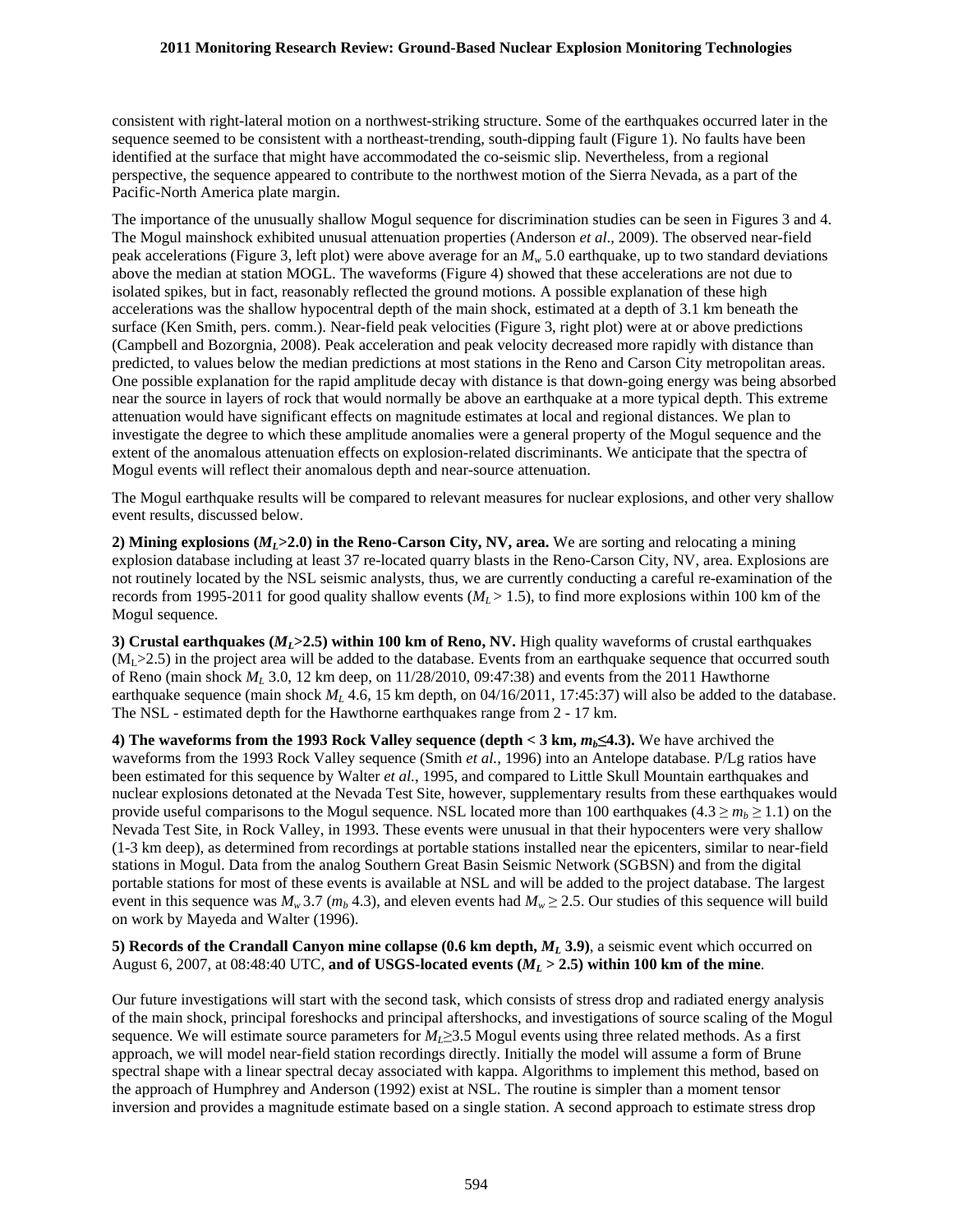### **2011 Monitoring Research Review: Ground-Based Nuclear Explosion Monitoring Technologies**

and radiated energy will be using empirical Green's Functions (EGF's). For small enough events, EGF's can be used as proxies for unknown path effects, thus isolating the remote source. For example, preliminary observations suggest that the source duration of the main shock was about 1.0 seconds, but with the main energy coming in a more compact pulse with duration of about 0.5 seconds. Assuming the S-wave velocity at the source depth of about 2.5 km/s, we expect a fault length of no more than  $\sim$ 2.5 km. If the radius is 1.0 km, combined with one of the estimates of the seismic moment of  $3.5 \times 10^{23}$ dyne-cm, and the relationship (Kanamori and Anderson, 1975):

$$
M_{o} = \frac{16}{7} \Delta \tau_{s} a_{E}^{3}
$$

where  $a_E$  is the radius and  $\Delta \tau_s$  is stress drop, the stress drop would be ~150 bars. Inversion for the slip function drop is well constrained and accounts for a large fraction of the lithostatic stress. The stress drop in the main shock using appropriate empirical Green's Functions of known moment will improve the moment estimate, and the source radius estimate. If this high stress drop is confirmed for this shallow earthquake, it may be a case where the stress will be compared with stress drop in the smaller events. Care will be needed, in analyzing the smaller events, to minimize the tradeoff of stress drop and kappa. We will also evaluate whether the stress drop varies among foreshocks, the mainshock, and aftershocks (Baltay et al., 2010, 2011). A third approach for investigation of stress drop and radiated energy will use measurements of coda envelopes at different frequencies (Mayeda and Walter, 1996; Mayeda et al*.*, 2003, Malagnini et al., 2004). The moment magnitude and seismic stress drop of an event will be determined by fitting the decay rate of *Lg* or *Sn* phase coda via the method of Mayeda et al*.* (2003). In a densely instrumented region, coda-derived  $M<sub>w</sub>$  estimates can then be made over a much broader range of earthquake sizes  $(M_w 2 - 5)$ .

For local - to - regional high-frequency discrimination we will estimate how earthquakes scale with size (Abercrombie et al., 2009). Normally, path attenuation and scattering are convolved with the source terms in regional recordings, making their separation difficult. Near-source recording of the Mogul earthquakes provide an independent means to estimate the source terms and to isolate and separate apparent source scaling in more distant spectra introduced by path effects. We will evaluate scattering contributions to apparent source scaling by exploiting the azimuth coverage of broadband stations. Closely following the methods used by Abercrombie et al. (2009), we will investigate source scaling of Mogul earthquakes for events with  $2.0 < M<sub>L</sub> < 4.7$ . Abercrombie et al, 2009 investigated earthquake sources and scaling from different tectonic settings, comparing direct and coda wave analysis methods that both make use of Empirical Green's Function earthquakes to remove path effects. We plan to use the coda methods, since these authors show that coda and direct wave methods applied to the same datasets provide the same scaling. The Abercrombie et al. (2009), coda wave analysis method uses spectral ratios (as for the direct waves) but relies on the averaging nature of the coda waves to use EGF events that do not meet the strict criteria of similarity required for the direct wave analysis. We will extend this approach by using near-event measurements of the source term. By comparing the apparent source scaling rate of the Mogul events to results in other areas we expect to be able to isolate the depth contribution to apparent source scaling.

For the third task, we will investigate the effect of source depth on *P* and *S* spectra and spectral ratios, signal complexity, and  $m_b-M_s$  discrimination. We will test low- to high-frequency spectral-amplitude ratio discriminants on each of the phases *Pn, Pg, Sg, Sn* and *Lg* for the events in the database. Like in Walter et al*.* (1995), we will assess the dependence on magnitude and the effect of averaging over multiple stations. We will examine regional and teleseismic signal complexity, for array and single station data. The complexity discriminant was proved by Taylor and Anderson (2009) to improve overall discrimination capability in a multivariate framework. Although the complexity discriminant by itself shows marginal performance, Taylor and Anderson indicate that, when complexity discriminants are combined with  $mb - Ms$ , there is a tendency for explosions, shallow earthquakes and deep earthquakes to form three distinct populations. The complexity factor was defined as the logarithm of the ratio of the average energy (mean square) of the coda in the 5 to 25 second window after the *P-*arrival time and the average signal energy in the 5-second window after the *P*-arrival time. We will evaluate whether the Mogul sequence falls into the category of typically shallow earthquakes, with complex *P*-wave signatures relative to single charge explosions (Taylor and Anderson, 2009)*.* 

One of the most established criteria for screening seismic events (Marshall and Basham; 1972; Blandford 1982; Stevens and Day, 1985) is based on a comparison of body-wave magnitude  $(m_b)$  and surface wave magnitude  $(M<sub>S</sub>)$ . The null hypothesis is that  $m_b > M_s$  for nuclear explosions. The test discriminant is formed from the difference of network averaged surface-wave and body-wave magnitudes. We will compare estimates of  $m<sub>b</sub>$  for the Mogul main shock and, as possible, for smaller events and other events in the database, using conventional averaging between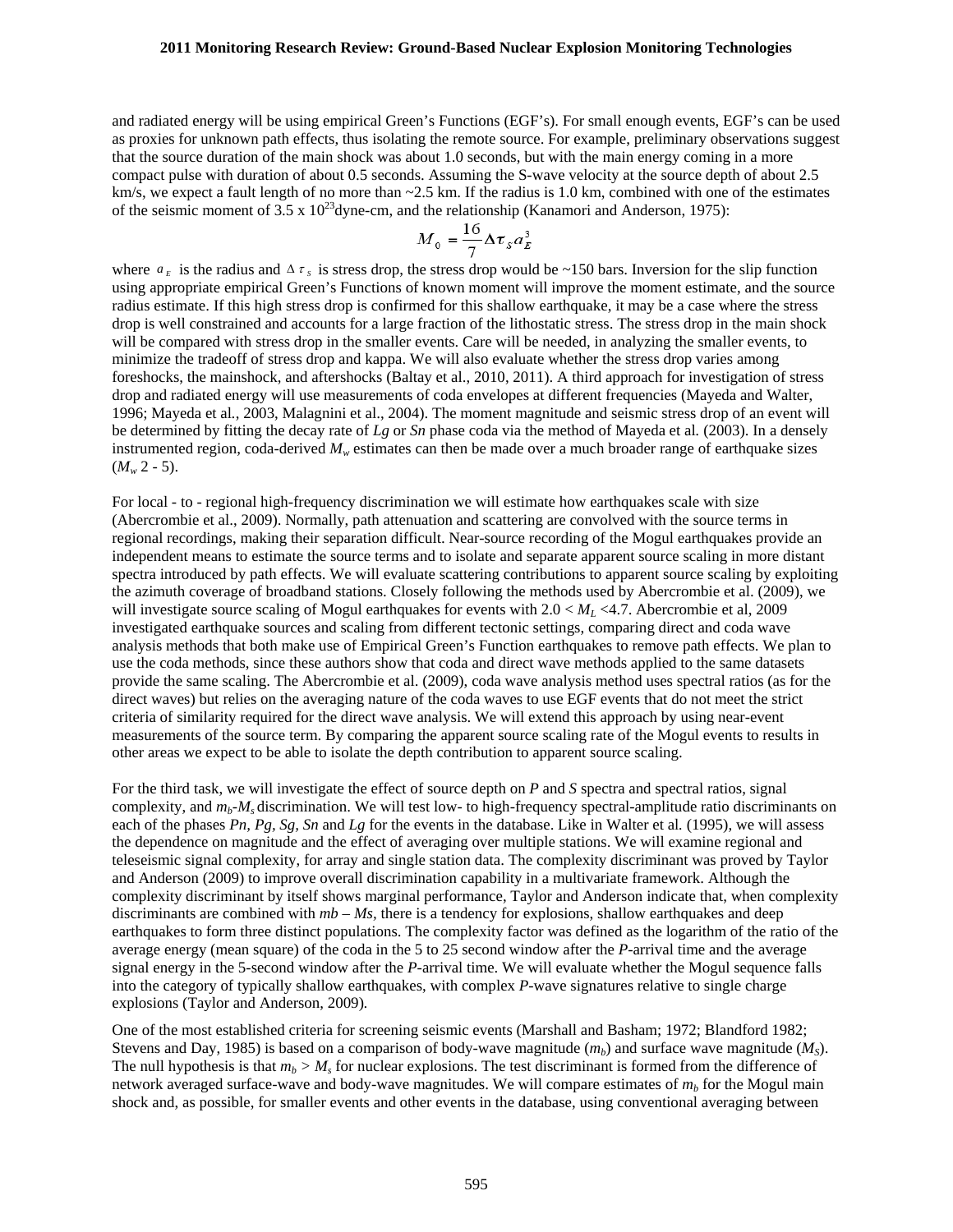#### **2011 Monitoring Research Review: Ground-Based Nuclear Explosion Monitoring Technologies**

the individual station magnitude measurements and the Maximum Likelihood Estimation (Ringdal, 1976). We will use the joint maximum likelihood method, as described by Zaslavsky-Paltiel and Steinberg, (2009) and closely follow their procedures. We will apply to the Mogul sequence and other events in the database the *Ms* (VMAX) or Variable-period MAXimum amplitude magnitude. *Ms* (VMAX) is a time-domain technique for determining surface wave magnitudes at variable periods between 8 and 25 s using both regional and teleseismic waves (Russell, 2006; Bonner et al*.*, 2006).

In the fourth task we will attempt to understand the origin and nature of the exceptional near-source attenuation and its effect on magnitude estimates and energy content-related discriminant performance. We will confirm that other principal foreshocks and aftershocks follow the trend of high ground motions (low attenuation) for up-going phases and extreme attenuation of down-going phases seen in Figure 3. This will test whether the extremes seen in Figure 3 are unique to the main shock or are a general property of the source area and shallowness of the seismicity. We will also estimate attenuation effects on *Pn, Pg*, and *Lg* amplitudes, spectra, and ratios and we will compare magnitudes including  $m_b(P_n)$  to magnitudes based on near-field measurements.

# **CONCLUSIONS AND RECOMMENDATIONS**

We are currently within the first phase of a research program in which we aim to investigate the effectiveness of discrimination algorithms when applied to an unusually shallow (1-4 km deep) sequence of well-documented earthquakes, occurred in 2008 in Mogul, near Reno, Nevada. We are currently building a detailed shallow event database, including the Mogul earthquakes and other relevant earthquake sequences and explosions. Preliminary assessments based on peak ground accelerations and peak velocities show that this unusually shallow earthquake sequence has uncharacteristically high amplitude near-field ground motions and uncharacteristically rapid attenuation with distance, which could affect the magnitude estimates and the discrimination metrics.

In the future we will analyze the stress drop and radiated energy of the Mogul main shock, principal foreshocks, and principal aftershocks, we will investigate the source scaling and we will test the effectiveness of a set of established discrimination methods when applied to the Mogul sequence and other relevant shallow events. We will also attempt to understand the origin and nature of the near-source attenuation and its effect on magnitude estimates and energy content-related discriminant performance.

## **REFERENCES**

- Anderson, J. G., Tibuleac, I. M., Anooshehpoor, A., Biasi, G., Smith, K., and D. von Seggern (2009). Exceptional ground motions recorded during the 26 April 2008 Mw 5.0 earthquake in Mogul, Nevada, *Bull. Seismol. Soc. Am.* 99: 3475–3486, doi: 10.1785/0120080352.
- Abercrombie, R. E., K. M. Mayeda, William R. Walter, Gisela M. Viegas, and Rengin Gök, (2009). Seismic source scaling and discrimination in diverse tectonic environments, in *Proceedings of the 2009 Monitoring Research Review: Ground-Based Nuclear Explosion Monitoring Technologies*, LA-UR-09-05276, Vol. 1, pp. 419–429.
- Baltay, A., G. Prieto, and G. C. Beroza (2010). Radiated seismic energy from coda measurements and no scaling in apparent stress with seismic moment, *J. Geophys. Res.* 115: B08314, doi:10.1029/2009JB006736.
- Baltay, A., S. Ide,G. Prieto, and G. Beroza,(2011). Variability in earthquake stress drop and apparent stress, *Geophys. Res. Lett.* 38: L06303, doi:10.1029/2011GL046698.
- Bonner, J. L., D. Russell, D. Harkrider, D. Reiter, and R. Herrmann, (2006). Development of a time-domain, variable-period surface wave magnitude measurement procedure for application at regional and teleseismic Distances, Part II: Application and *Ms —mb* Performance. *Bull. Seismol. Soc. Am.* 96*:* 678–696.
- Blandford, R. (1982). Seismic event discrimination, *Bull Seismol. Soc. Am* 72: S69–S87.
- Campbell, K. W. and Y. Bozorgnia (2008). NGA ground motion model for the geometric mean horizontal component of PGA, PGV, PGD and 5% damped linear elastic response spectra for periods ranging from 0.01 to 10 s, *Earthquake Spectra* 24/1: 139–171.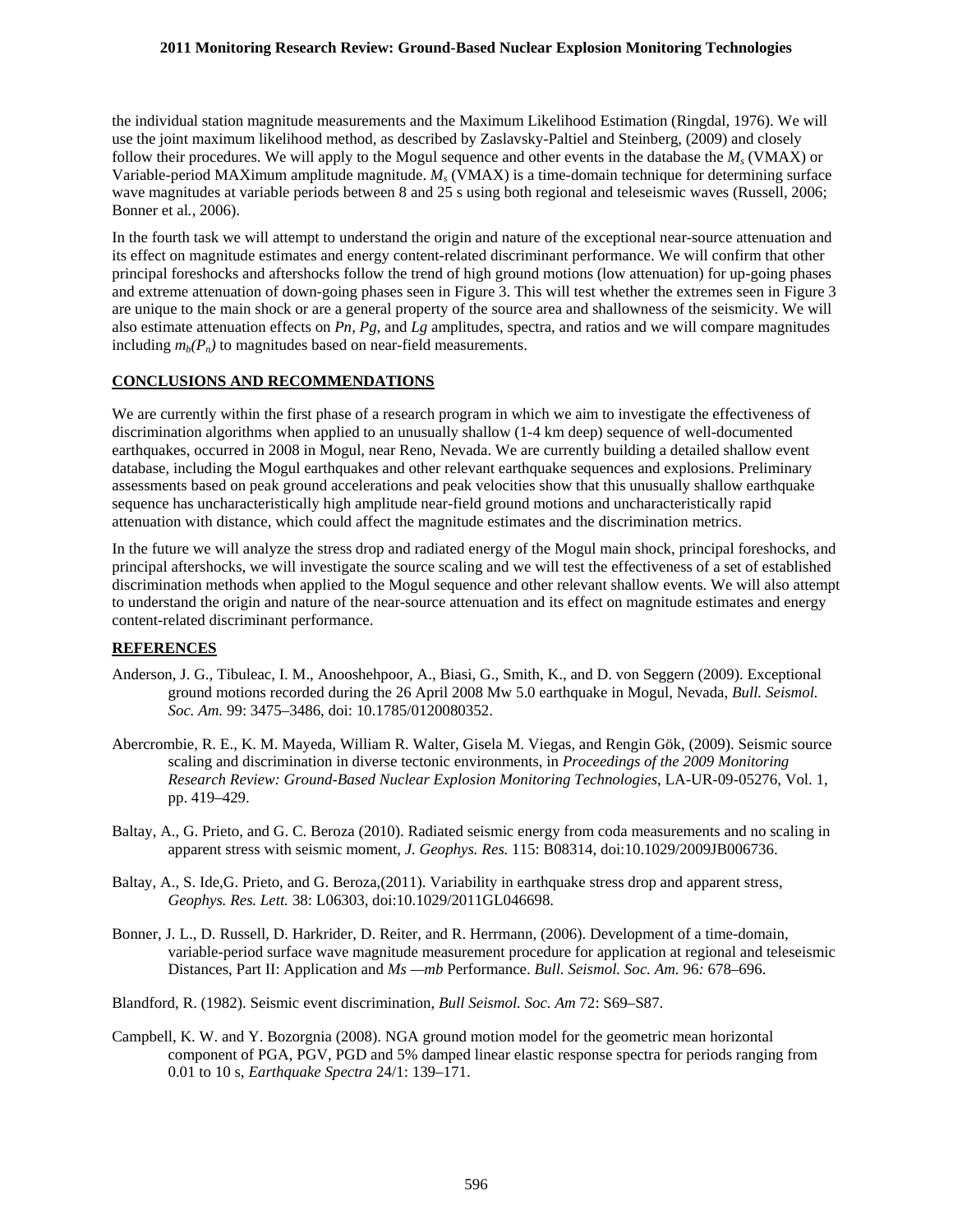- Fletcher, J., L. Haar, T. Hanks, L. Baker, F. Vernon, J. Berger, and J. Brune (1987). The digital array at Anza, California: processing and initial interpretation of source parameters, *J. Geophys. Res*. 92: 369–382.
- Frankel, A., J. Fletcher, F. Vernon, L. Harr, J. Berger, T. Hanks, J.N. and Brune (1986). Rupture characteristics and tomographic source imaging of  $M_L \approx 3$  earthquakes near Anza, southern California: *J. Geophys. Res.* 91: 12633–12650.
- Kanamori H. and D.L. Anderson (1975). Theoretical basis of some empirical relations in seismology, *Bull. Seismol. Soc. Am*. 65: 1073–1096.
- Malagnini, L., K. Mayeda, A. Akinci, and P. Bragato (2004). Estimating absolute site effects, *Bull. Seismol. Soc. Am*. 94/4: 1343–1352.
- Marshall, P. D. and P. W. Basham (1972). Discrimination between earthquake and underground nuclear explosion, *Geophys*. *J. R. Astr. Soc*. 28: 431–458.
- Mayeda, K. and W.R. Walter (1996). Moment, energy, stress drop, and source spectra of western U.S. earthquakes, *J. Geophys. Res*. 101: 11195–11208.
- Mayeda, K., A. Hofstetter, J. L. O'Boyle, and W. R. Walter (2003). Stable and transportable regional magnitudes based on coda-derived momentrate spectra, *Bull. Seism. Soc. Am.* 93: 224–239.
- Prejean S. and W. L. Ellsworth, (2001). Observations of earthquake source parameters at 2 km depth in the Long Valley Caldera, Eastern California, *Bull. Seismol. Soc. Am.* 91/2: 165–177.
- Ringdal, F. (1976). Maximum likelihood estimation of seismic magnitude, *Bull. Seismol. Soc. Am.* 66: 789–802.
- Russell, D. R. (2006). Development of a time-domain, variable-period surface wave magnitude measurement procedure for application at regional and teleseismic distances, part I: theory, *Bull. Seismol. Soc. Am*. 96/2: 665–677.
- Smith, K., von Seggern, D. H., dePolo, D., Anderson, J. G., Biasi, G. P., Anooshehpoor, R. (2008). Seismicity of the 2008 Mogul-Somersett West Reno, Nevada Earthquake Sequence, *Eos Trans. AGU* 89, Fall Meet. Suppl., Abstract S53C-02.
- Smith, K., G. Shields, and James N. Brune (2006). A sequence of very shallow earthquakes in the Rock Valley Fault Zone, Southern Nevada Test Site in geologic and geophysical characterization studies of Yucca Mountain, Nevada, Chapter L, 1-11.
- Stevens, J. L. and S. M. Day (1985). The physical basis of mb :Ms and variable frequency magnitude methods for earthquake/explosion discrimination, *J. Geophys. Res*. 90: 3009–3020.
- Taylor, S. and D. N. Anderson (2009). Rediscovering Signal Complexity as a Teleseismic Discriminant, *Pure and Appl. Geophys.* 166: 325–337.
- Walter, W. R, Kevin M. Mayeda, and Howard J. Patton (1995). Phase and spectral ratio discrimination between NTS earthquakes explosions. Part I: empirical observations, *Bull. Seismol. Soc. Am.* 85/4: 1050–1067.
- Zaslavsky-Paltiel and David M. Steinberg, (2008). Comparison of methods for estimating station magnitude corrections for improved seismologic monitoring of the Comprehensive Nuclear-Test-Ban Treaty, *Bull. Seismol. Soc. Am.* 98/1:1–17, doi: 10.1785/0120070019.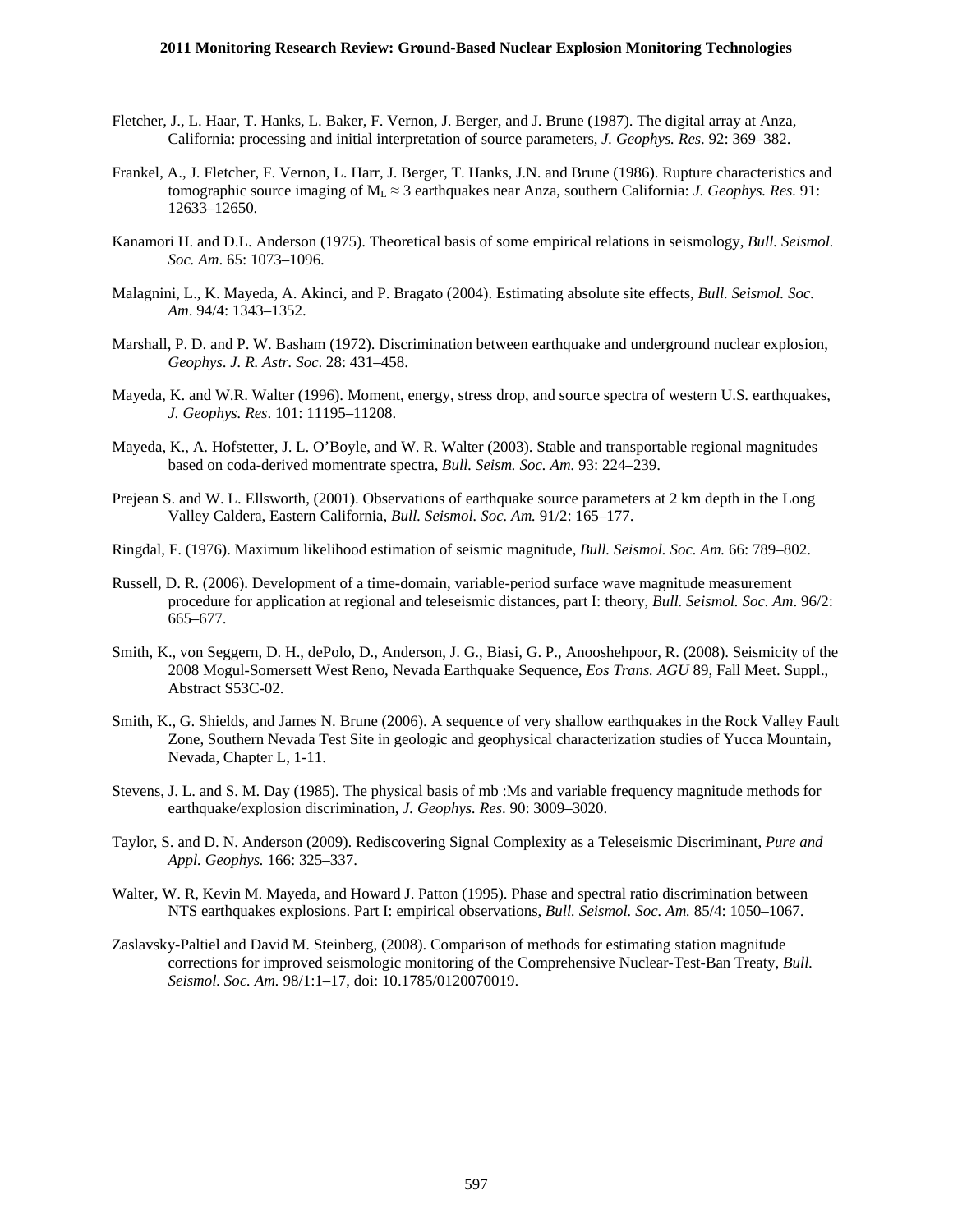

**Figure 1. Permanent and temporary stations recording the Mogul sequence. Lower-right inset shows the IRIS Rapid Array Mobilization Program (RAMP) deployment. Stations MOGE, MOGL, MOGW, and HONJ recorded the mainshock and the most energetic fore- and aftershocks. "Texan" digitizers were deployed with high frequency geophones to study basin structure using natural sources, and recorded continuously for only three days at each point. The seismicity of the Mogul sequence is shown in the upper right plot (Smith et al., 2008). Earthquakes shown are from a set relocated with a double-difference algorithm.**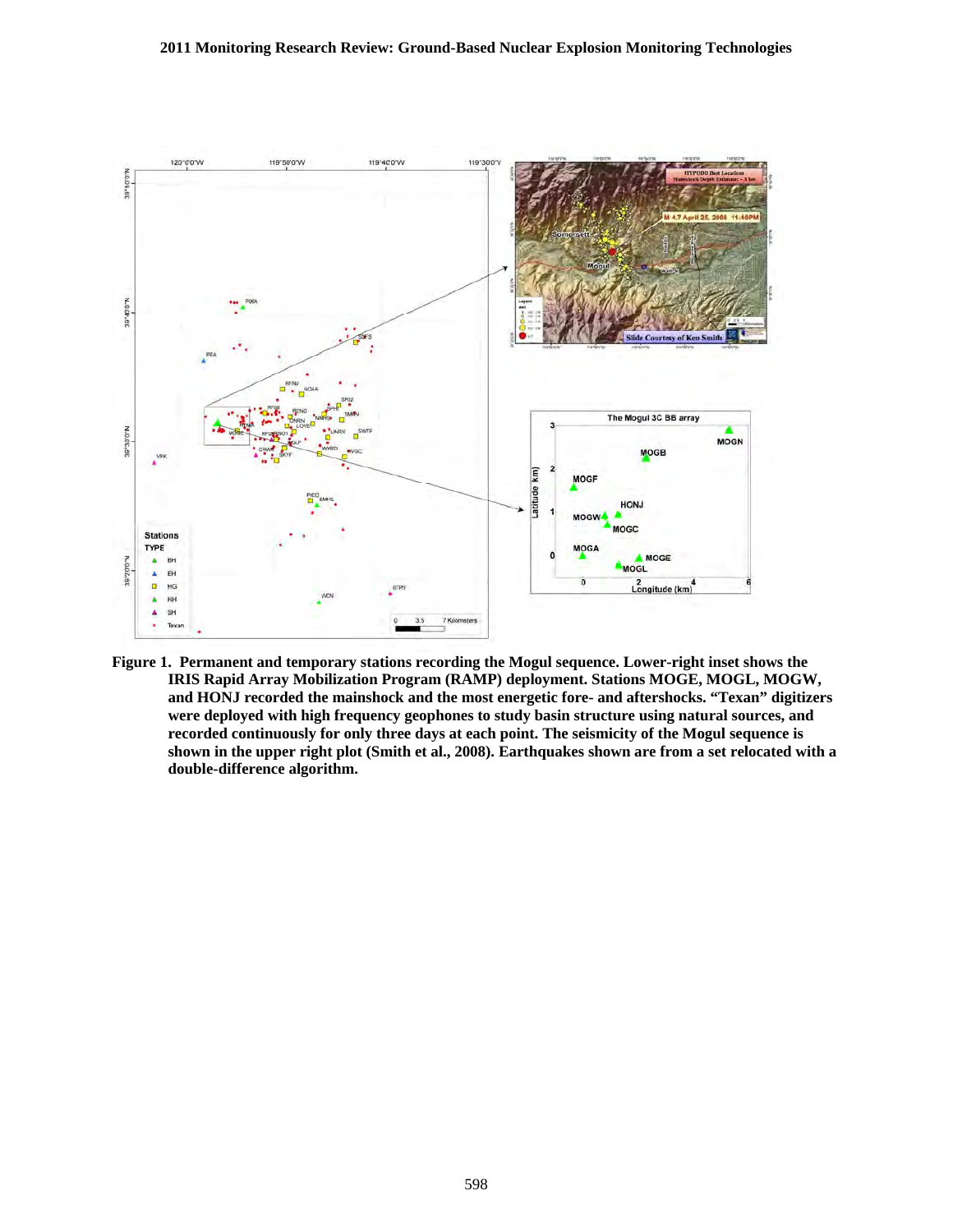

**Figure 2. The upper plot shows the local magnitude of the Mogul earthquakes as a function of time. The lower plot shows the preliminary NSL Mogul earthquake depth estimates as a function of time. The main shock is represented as a black dot. The nearest station, MOGE, is at 1.440 km elevation, and the hypocenter of the main event is 3.1 km below MOGE. Although the sequence continued until the end of 2008, only two equal time intervals are represented, including most of the events before and after the main shock.** 



**Figure 3. Peak ground acceleration and peak ground velocity for the Mogul main shock from the NSLoperated strong-motion stations. Data points show the geometric mean of the two horizontal components. Peak ground accelerations and peak ground velocities were well above the median expectations (Anderson et al., 2009) in the epicentral area, however, they were below median ground motion predictions (heavy lines, Campbell and Bozorgnia, 2008) at distances of 10 km or more. Thin lines show amplitudes that are within 2σ of the median prediction.**